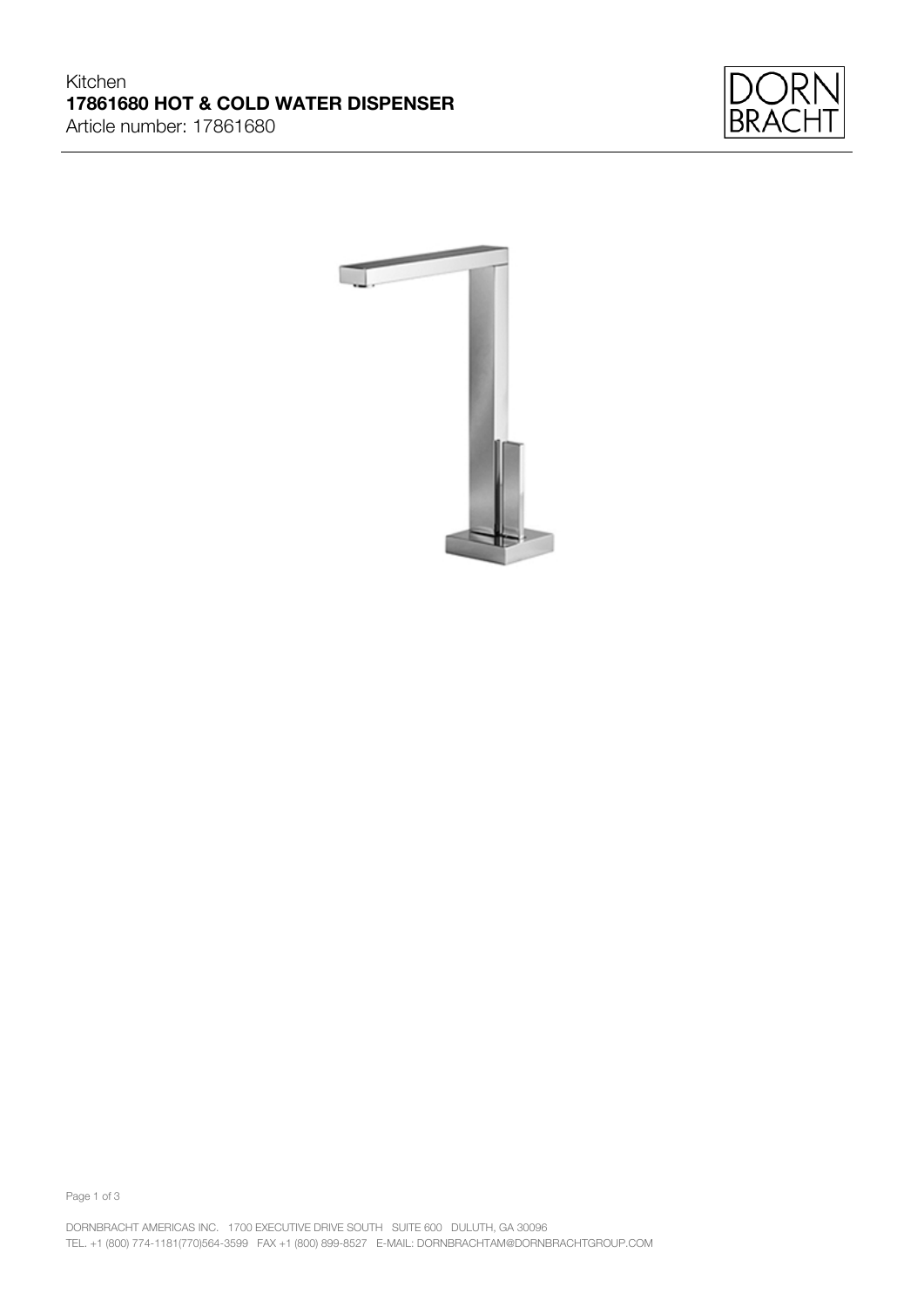# Kitchen **17861680 HOT & COLD WATER DISPENSER**

Article number: 17861680



## **Product specifications**

#### • **145 mm projection**

- rigid, thermally insulated spout
- hole diameter 35 mm
- Provides filtered, hot water up to 93°C
- Provides filtered, cold water
- Max. flow 2 l/min at 3 bar flow pressure
- ready-to-use control unit for wall mounting (135 mm <sup>x</sup> 160 mm <sup>x</sup> 60 mm)
- electronic magnetic valve
- 100-230 V, 50-60 Hz, 18 W power supply unit, incl. country-specific adapter set
- lead-free

If there is <sup>a</sup> noticeable reduction of the water supply, or <sup>a</sup> noticeable decline in water quality, the filter cartridge needs to be replaced. With proper and regular use, we recommend replacing the filter cartridge every six months.

Undercounter space requirement for control unit and hoses in combination with hot water tank 12 892 970 90 incl. filter, width <sup>x</sup> height <sup>x</sup> depth: approx. 500 x 650 x 200 mm

All Professional Information and detailed planning information can be found at www.dornbracht.com

## **Surfaces**

- chrome
- platinum matt 17861680-06

chrome 17861680-00



#### **Accessories required**

• Hot water tank incl. filter; 1289297090